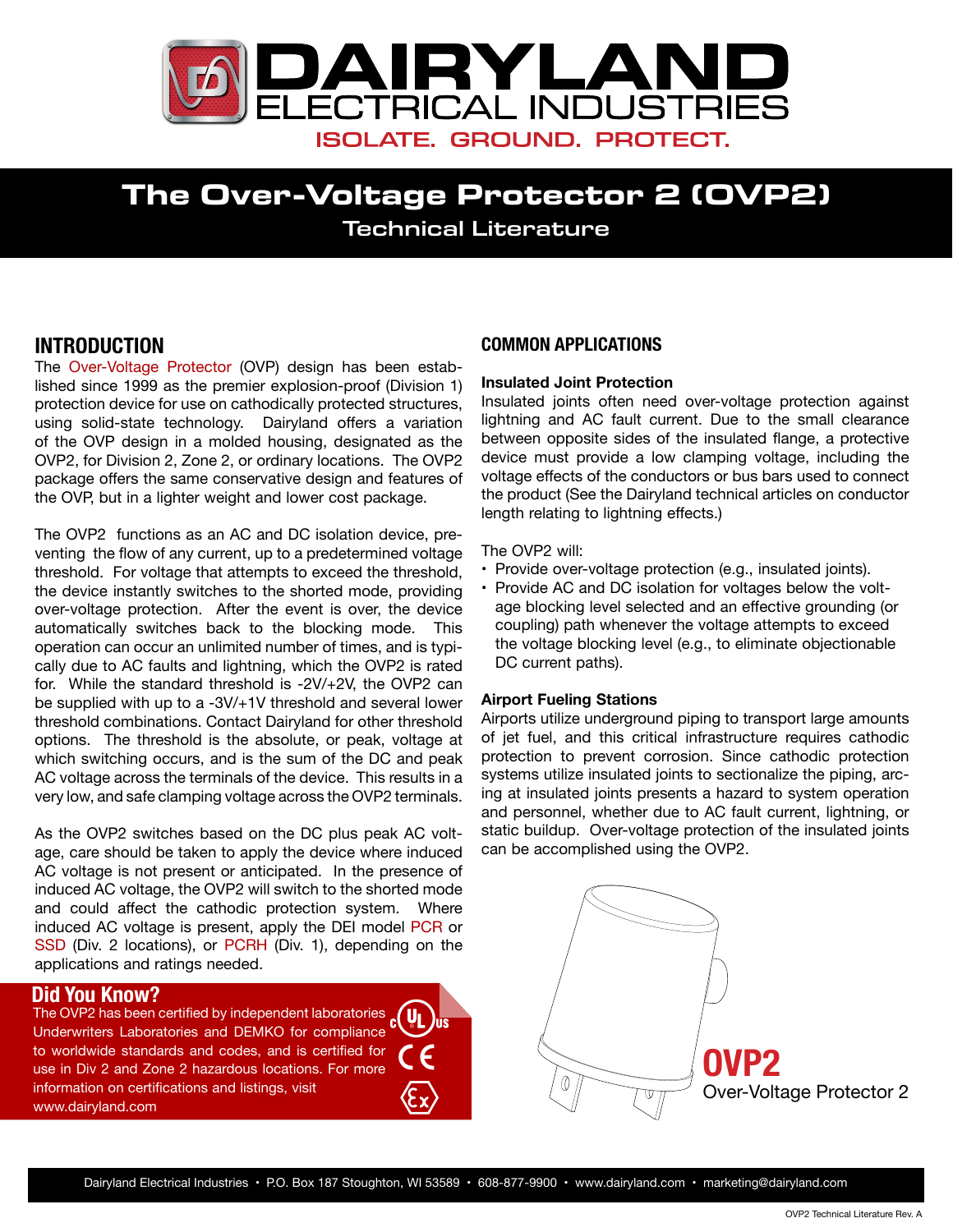## **PRODUCT OVERVIEW**

### **Background**

Most cathodically protected pipelines have insulated joints which are installed for various reasons, such as: (1) where pipeline ownership changes, and (2) to segment cathodically protected pipelines from facilities, within which the piping or equipment is normally grounded (e.g., metering stations, power plants, storage tanks, etc.).

Insulated joints fall into two major categories: field-fabricated insulated joints which are field assembled using insulating materials furnished in a prepackaged kit, and factory-fabricated monolithic insulated joints which are furnished in a short section of pipe to enable welding the joint into the pipeline.

Of these two types, the most common is the field-fabricated version. Most insulated joint kits do not come with a published voltage withstand capability for the finished joint, primarily due to the many variables involved in a field assembly, and the fact that they were initially intended to only block DC cathodic protection voltage. Without voltage withstand data for the joint, a user cannot be completely sure that any device selected to provide overvoltage protection would in fact provide the desired protection.

Manufacturers of factory-fabricated insulated joints do publish voltage withstand data and such joints can be ordered to withstand a specified voltage withstand level.

To provide the highest level of over-voltage protection for any application, it is necessary to: (1) utilize a device that clamps the voltage to the lowest allowable level and, (2) install the device with the shortest possible lead length to minimize the voltage created by lead inductance. The OVP2 was designed to these criteria, thereby providing the highest level of over-voltage protection possible.

Since insulated joints in many pipelines are by definition a "hazardous location" (depending on the material being transported), the OVP2 is packaged and listed for use in Class 1, Div. 2 and Zone 2 hazardous locations.

### **Blocking Voltage**

At a voltage below the blocking voltage selected, the OVP2 is an isolating device and prevents the flow of both AC and DC current. At a voltage above the blocking voltage selected, the OVP2 is a bi-directional conducting device which readily allows current to flow, thereby limiting the voltage.

The blocking voltage choices are designated as "A/B" in the model number structure where "A" is the (-) blocking voltage and "B" is the (+) blocking voltage as measured from the negative terminal with respect to the positive terminal.

### **Blocking Voltage Ratings**

Recommended for most applications: -2/+2 (standard)

Other blocking voltage options include -3/+1 and other lower blocking voltage combinations. Contact Dairyland for options.

The blocking voltage of -2/+2 is usually adequate for most applications, since the voltage difference between the two connected points is usually much less than 2V. For example, an insulated joint on a cathodically protected pipeline either has cathodic protection on both sides of the joint, leaving the voltage difference near zero, or one side has CP and the other is unprotected, with a typical difference of about 1V. For cases where a higher blocking voltage is needed, the model with a -3/+1 threshold is usually adequate. In the model number structure the polarity signs are not shown, but the polarity described above is implied. Polarity marks (+ and -) are provided on the OVP2.

### **DC Leakage Current versus Blocking Voltage**

The DC leakage current at the maximum blocking voltage for any OVP2 model is normally less than 10 milliamperes at 20°C and less than 100 milliamperes at 65°C. With normal cathodic protection voltage across the OVP2, the leakage current is typically well under 1 milliampere under either temperature condition, a value that is insignificant to a cathodic protection system.

## **AC Fault Current Rating**

There are applications where an over-voltage protective device may be subject to fault current, even though no induced AC voltage is present. For this reason the OVP2 was designed to have AC fault current carrying capability. The OVP2 will limit the voltage between its connection points to less than 10 volts AC under the maximum fault current ratings listed in the following table. The values are amperes rms symmetrical.

| <b>AC Fault Current Ratings</b><br>(Amps AC-RMS Symmetrical 50/60Hz) |          |      |                    |      |  |  |  |
|----------------------------------------------------------------------|----------|------|--------------------|------|--|--|--|
| <b>Cycles</b>                                                        | $1.2k$ A | 2kA  | 3.7 <sub>k</sub> A | 5kA  |  |  |  |
|                                                                      | 2100     | 5300 | 6500               | 8800 |  |  |  |
| 3                                                                    | 1600     | 4500 | 5000               | 6800 |  |  |  |
| 10                                                                   | 1400     | 3700 | 4200               | 5700 |  |  |  |
| 30                                                                   | 1200     | 2000 | 3700               | 5000 |  |  |  |

## **Lightning Surge Current Rating**

The lightning surge current rating should not be confused with the AC fault current rating. Lightning has a very different waveform, with a faster rise time, a shorter duration, and much less energy than an AC current waveform of the same peak current. Lightning current ratings are established by subjecting the overvoltage protective device to representative lightning current in a high power test laboratory. The waveforms most commonly used are the 8 x 20 microsecond waveform and the 4 x 10 microsecond waveform. The first number represents the time it takes the lightning surge to reach its crest value and the second number represents the time it takes for the current to decrease to 1/2 its crest value. The OVP2 was tested with a 4x10 waveform.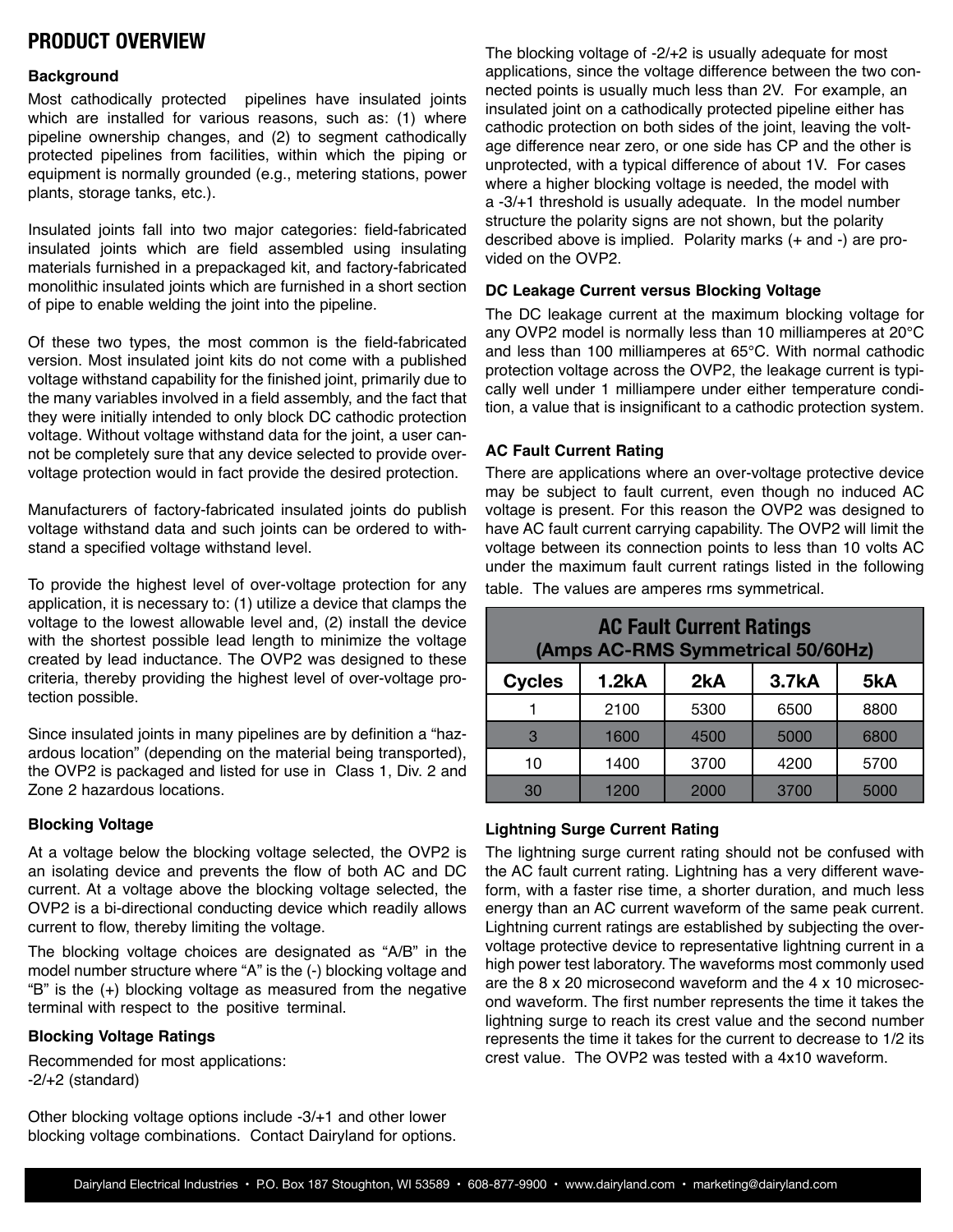| <b>Lightning Surge Current Rating</b> |             |  |  |  |  |
|---------------------------------------|-------------|--|--|--|--|
| <b>Model</b>                          | Rating      |  |  |  |  |
| 1.2kA                                 | 75kA Crest  |  |  |  |  |
| 2kA                                   | 100kA Crest |  |  |  |  |
| 3.7kA                                 | 100kA Crest |  |  |  |  |
| 5kA                                   | 100kA Crest |  |  |  |  |

## **Keep the Conductors Short!**

The OVP2 is designed to keep the voltage between the device terminals to a limited value. During lightning conditions, a more important factor than the OVP2 voltage clamping capability is the voltage developed in the conductors or bus used to attach the device. Use low inductance bus bars or conductors ideally less than 6 inches (150 mm) long for best results. More information on conductor length is available at www.dairyland.com.

## **ORDERING INSTRUCTIONS**



*NOTE: The EAC version is a separate product from standard models, with a Cyrillic nameplate and instruction manual, and references GOST standards only. To purchase, order model with "EAC" suffix. See separate Russian/English EAC manual.*

## **FEATURES AND CERTIFICATIONS**

### **Certifications**

The OVP2 is Underwriters Laboratories (UL) listed as an over-voltage protective device for use in hazardous locations in accordance with NFPA 70, (U.S. National Electrical Code) Articles 500-505 for Class I, Div. 2, Groups A, B, C, D, per ANSI/ISA 12.12.01-2011. The OVP2 is also C-UL listed to the above classifications per Canadian Code C22.2 No. 213- M1987 (R2008). The listing is valid for ambient temperatures of -45ºC to +65°C. Protection from over-voltage due to lightning complies with the pertinent requirements of ANSI C62.11.

The OVP2 is also UL listed as meeting the requirements of an effective grounding path as defined in NFPA 70 Article 250-2, 250.4 (A) (5), and as suitable for the isolation of objectionable DC current from cathodically protected systems to ground as defined in Article 250.6(E). Similarly, it is C-UL listed for meeting the effective grounding path requirements of Canadian Electrical Code requirements of the Canadian Electrical Code C22.1-12, Section 10-500, and isolation of objectionable DC current per Section 10-806.

The OVP2 has been certified to ATEX Directive 94/9/EC and IECEx requirements for use in Zone 2, Group IIC hazardous locations by UL/DEMKO to: EN 60079-0:2012, EN 60079- 15:2010, IEC 60079-0: 6th Ed, IEC 60079-15: 4th Ed.

The EAC version of the OVP2, available by ordering an OVP2 model with an "-EAC" suffix, is certified to the EAC requirements of the Customs Union (Russia, Kazakhstan, etc) for use in Zone Class 2, Group IIC hazardous locations by NANIO-CCVE to: GOST R IEC 60079-15-2010, GOST R IEC 60079-0-2011.

#### **Solid-State Design**

The OVP2 uses proven solid-state components which have an instantaneous response with respect to voltage, thereby initiating voltage clamping immediately when the voltage attempts to exceed the blocking level selected.

### **Fail-Safe**

An important safety feature of the OVP2 is that if subject to AC fault current or lightning surge current such that failure occurs, failure will occur in the shorted mode. In the shorted mode, the OVP2 will carry rated fault current or lightning surge current and still provide an effective grounding (or conducting) path.

#### **Field Testing/Maintenance**

The OVP2 can be field tested with an AC/DC multimeter and clamp-on AC ammeter. Testing procedures are included in the installation instructions. The OVP2 is completely maintenancefree.

#### **Enclosure**

The OVP2 is packaged in a molded, non-metallic enclosure which is rated IP68 (to 2m depth) and is suitable for indoor or outdoor use, in submersible and non-submersible applications. See the OVP2 outline drawings for dimensional data.

#### **Polarity/Electrical Connection**

The terminals of the OVP2 are marked for polarity. The negative terminal should connect to the more negative structure, or the structure with the cathodic protection applied, while the positive terminal should connect to the grounded or more positive structure.

#### **Number of Operations**

The number of times that the OVP2 can be subject to its rated lightning or AC fault current rating is virtually unlimited, provided the operations are not immediately repetitive.

#### **Energy Requirements**

None. The device is totally passive

#### **Ambient Operating Temperature**

-45° C to +65° C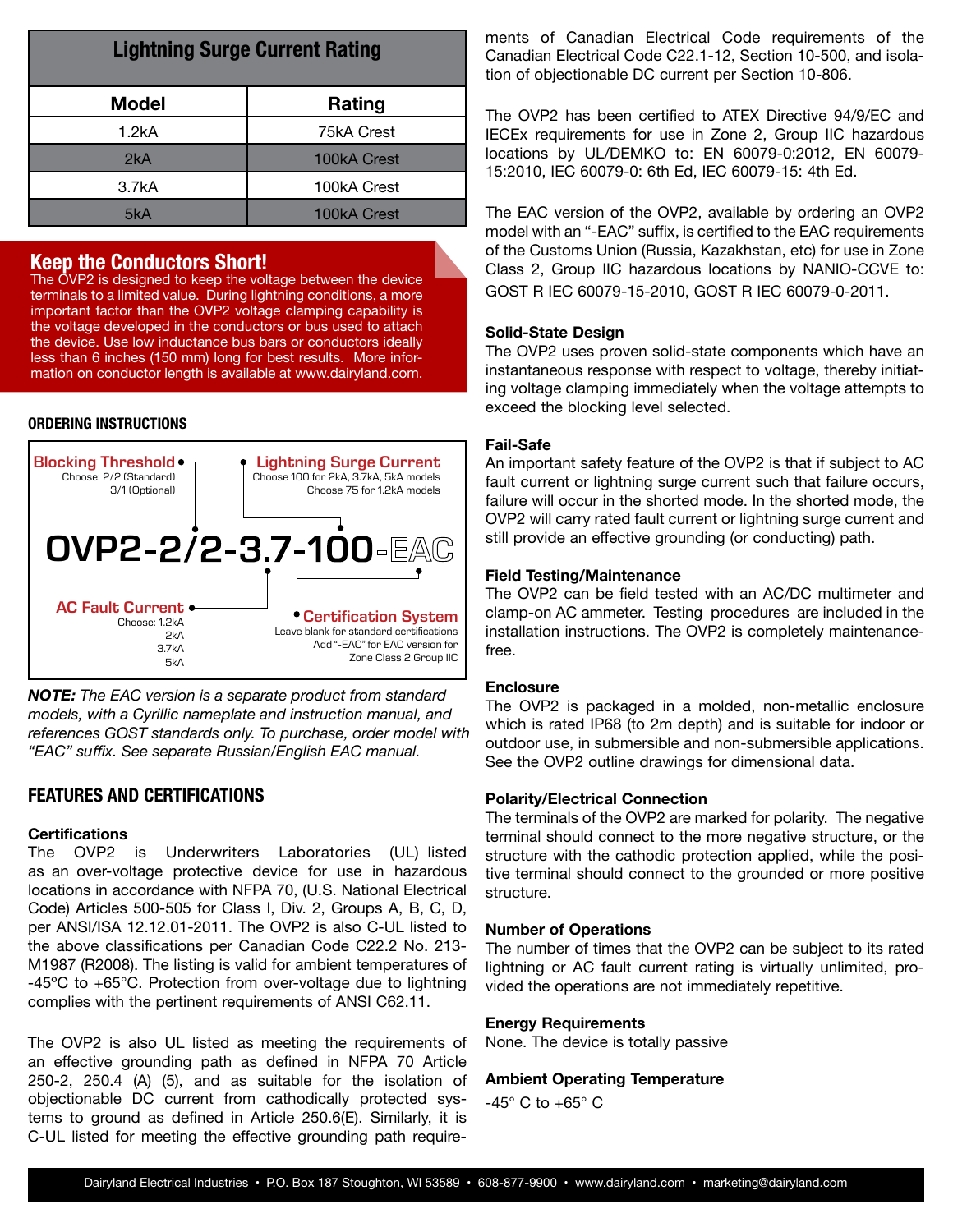## **MOUNTING OPTIONS**

## **Mounting**

Several different mounting options are offered depending on the application.

## **Mounting Accessories**

Numerous mounting accessories are available from Dairyland to aid in the proper installation of the OVP2. Detailed accessory information, including complete installation instructions are available on the Dairyland website here: [Dairyland Accessories.](http://www.dairyland.com/accessories)

## **Specific Installation Guidance**

The Dairyland website contains detailed information on the installation methods specific to a given application. For wiring diagrams and/or application guidance, see [Dairyland Applica](http://www.dairyland.com/applications)[tions.](http://www.dairyland.com/applications)